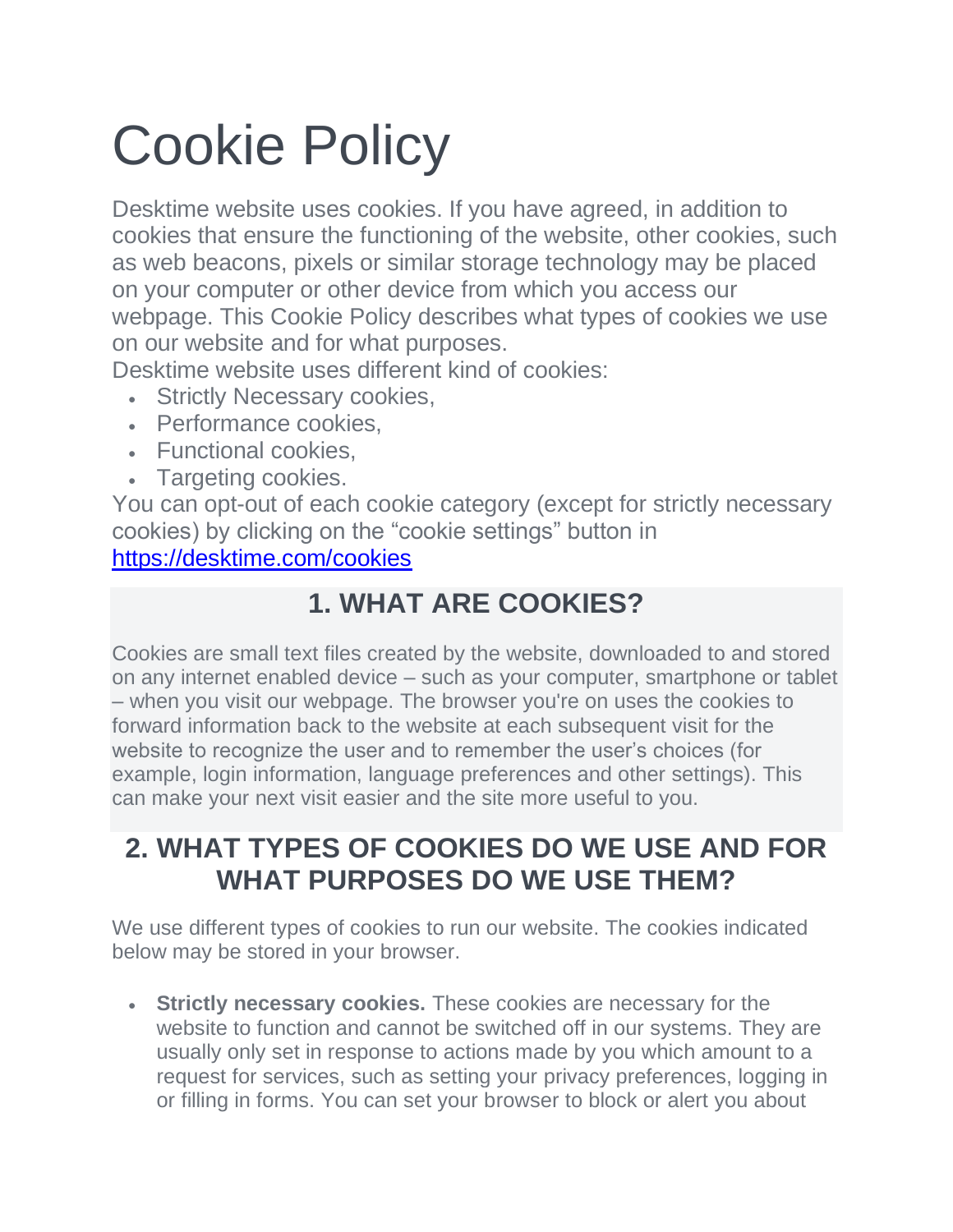these cookies, but some parts of the site will not then work. These cookies do not store any personally identifiable information.

- **Performance cookies.** These cookies allow us to count visits and traffic sources so we can measure and improve the performance of our site. They help us to know which pages are the most and least popular and see how visitors move around the site. All information these cookies collect is aggregated and therefore anonymous. If you do not allow these cookies we will not know when you have visited our site, and will not be able to monitor its performance.
- **Functional cookies.** These cookies enable the website to provide enhanced functionality and personalization. They may be set by us or by third party providers whose services we have added to our pages. If you do not allow these cookies then some or all of these services may not function properly.
- **Targeting cookies.** These cookies may be set through our site by our advertising partners. They may be used by those companies to build a profile of your interests and show you relevant adverts on other sites. They do not store directly personal information, but are based on uniquely identifying your browser and internet device. If you do not allow these cookies, you will experience less targeted advertising.

For example, we may use Google Analytics cookies to help measure how users interact with our website content. These cookies collect information about the user's interaction with the website, such as unique visits, returning visits, length of the session, actions carried in the webpage, and others.

We may also use Facebook pixels to process information about the user's actions on our website, such as visited webpage, the user's Facebook ID, browser data, and others. The information processed from Facebook pixels are used to display interest-based ads when you are using Facebook as well as to measure cross-device conversions and learn about users' interactions with our webpage, and others.

#### **3. HOW TO CONTROL COOKIES?**

When visiting our website, you are presented with an informative statement that the website uses cookies and given the possibility to adjust the use of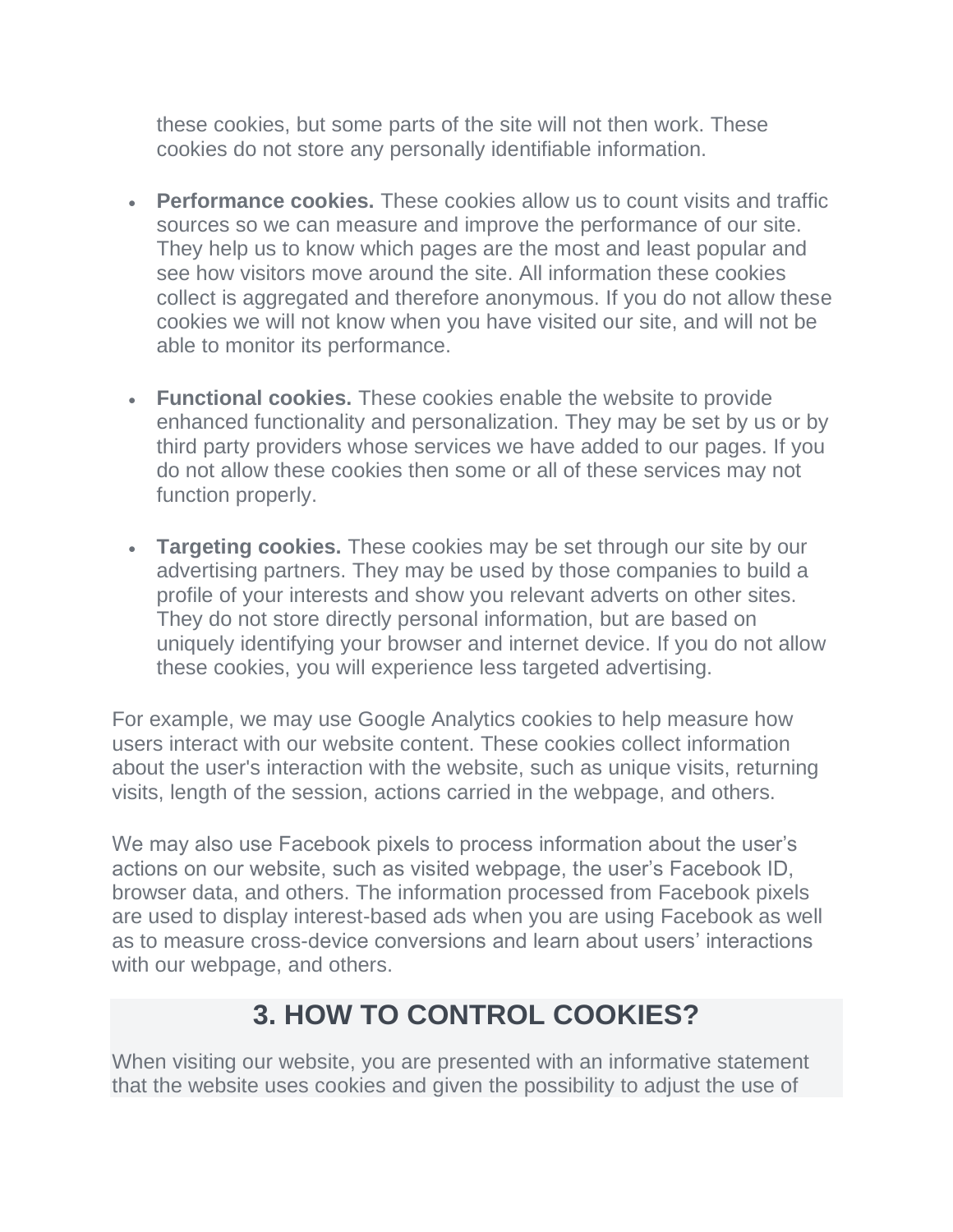cookies by clicking Cookie Settings. You can also delete all cookies stored in your browser and set up your browser to block cookies being saved. By clicking on the "help" button in your browser, you can find instructions on how to prevent the browser from storing cookies, as well as what cookies are stored already and delete them if you want to. You must change the settings for each browser that you use.

However, please note that without saving certain cookies, it is possible that you will not be able to fully use all the features and services on DeskTime's website.

You can separately opt-out from having your website activity available to Google Analytics by installing the Google Analytics opt-out browser add-on, which prevents sharing information about your website visit with Google Analytics. Link to the add-on and for more information: [https://support.google.com/analytics/answer/181881.](https://support.google.com/analytics/answer/181881)

Furthermore, if you want to opt out from interest-based, behavioral advertising, you can do so by using one of the following tools based on the region you are in. Please note that this is third-party tool that will save its own cookies on your devices and DeskTime is not responsible for their Privacy Policy.

For more information and opt-out options, please visit:

- US [Digital Advertising Alliance](https://youradchoices.com/)
- Canada [Digital Advertising Alliance](https://youradchoices.ca/)
- EU [European Interactive Digital Advertising Alliance](https://www.youronlinechoices.eu/)

# **4. COOKIE POLICY CHANGES**

We reserve the right to make changes to this Cookie Policy. Amendments and/or additions to this Cookie Policy will come into force when published on our website.

By continuing to use our website and/or our services after changes have been made to this Cookie Policy, you are indicating your consent to the new wording in the Cookie Policy. It is your responsibility to regularly check the content of this policy to learn about any changes.